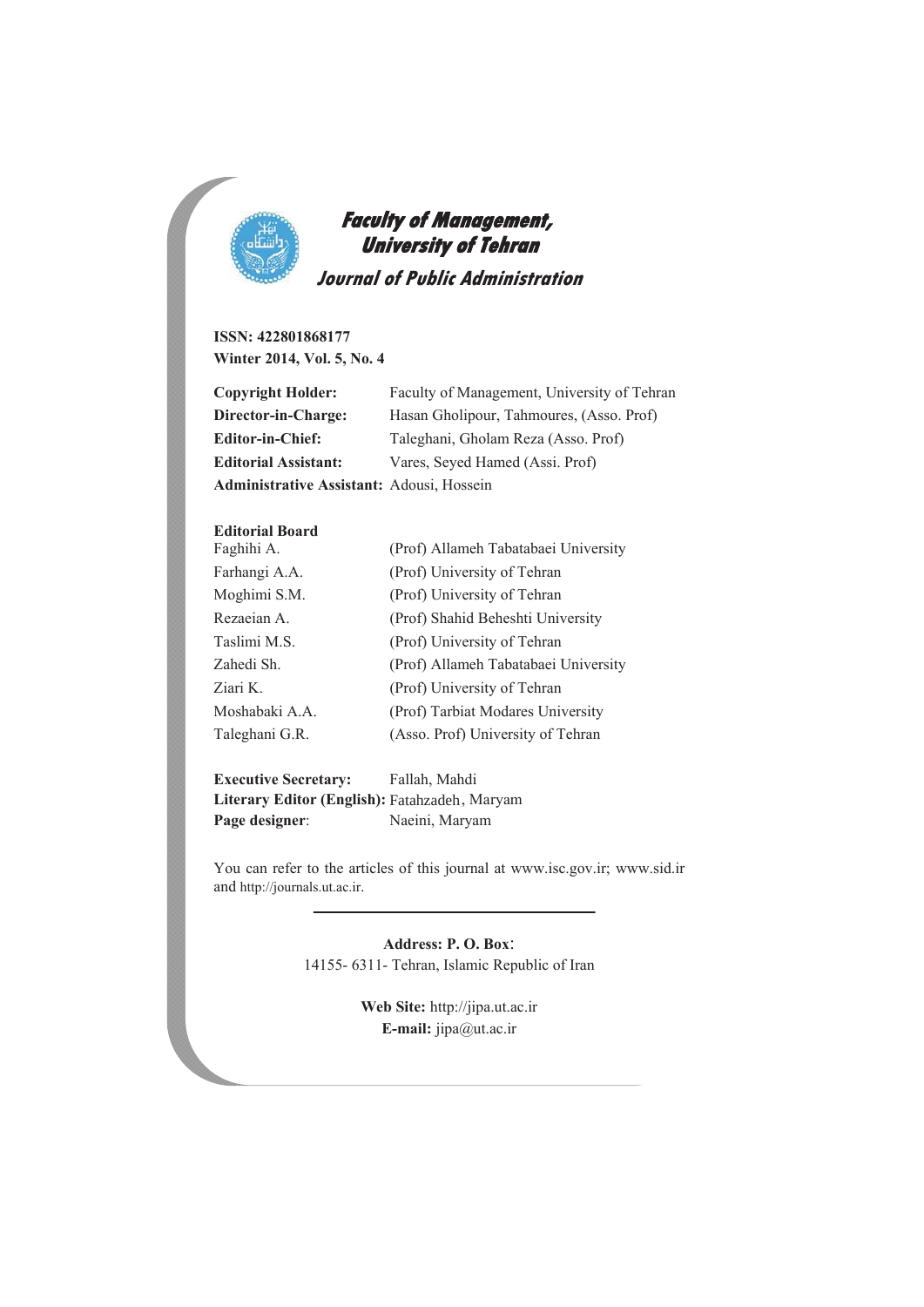*Journal of Public Administration Winter 2014, Vol. 5, No. 4* 

### *Table of Contents*

| <b>Title</b><br>Page                                                                                                                                                                                                    |
|-------------------------------------------------------------------------------------------------------------------------------------------------------------------------------------------------------------------------|
| Investigation of relationship between Job fatigue, Organizational citizenship<br>Reza Aghaee, Milad Aghaee, Asghar Aghaee                                                                                               |
| <b>Assessment of Effective Cultural Factorson Sustainable Management of Tehran 2</b><br>Mojtaba Amiri, Majid Rahmanian, Ali Ghafary                                                                                     |
| Investigation of the Effective Factors on Employee Engagement of Nurses in<br>Farabi Eye Hospital Affiliated to Tehran University of Medical Sciences3<br>Masoumeh Babaei Khaleji, Sied Aliakbar Ahmadi, Mehdi Shahbazi |
| Design and Explanaion of National Projects Managers' Competencies, Focusing<br>Mohammad Saeed Taslimi, Reza Raei, Asadollah Farzinvash, Mickel Barghi                                                                   |
| Discourse Analysis of the Ethical in IRI Policy Documents on e-Governance5<br>Amir Hossein Khaleqi, Ali Asghar Pourezzat, Farhad Rahbar, Sepehr Ghazinoory                                                              |
| An Investigation on Organizational Culture Effectiveness on Corporate Social<br>Mohammadrez Daraei, Elahe Parsaamal                                                                                                     |
| The Mechanisms Effect on Employees' Entrepreneurial Behavior in Jihad-e-<br>Mahdi Rahmanian Koushkaki, Enayat Abbasi                                                                                                    |
| <b>Explanation of Model of Human Resource Development in Order to Achievement</b><br>Taher Roshandel Arbatani, Seyyed Mahdi Sharifi, Abbas Nargesian                                                                    |
| Surveying the Relationships between Leadership Styles, Organizational Health<br>Dariush Gholamzadeh, Azadeh Tahvildar Khazaneh                                                                                          |
| The Introduction of an Appraisal System's Performance based on a Strategic Map<br>Ali Akbar Farhangi, Mohammad Soltanifar, Ali Asghar Mahaki, Abolfazl Danaei                                                           |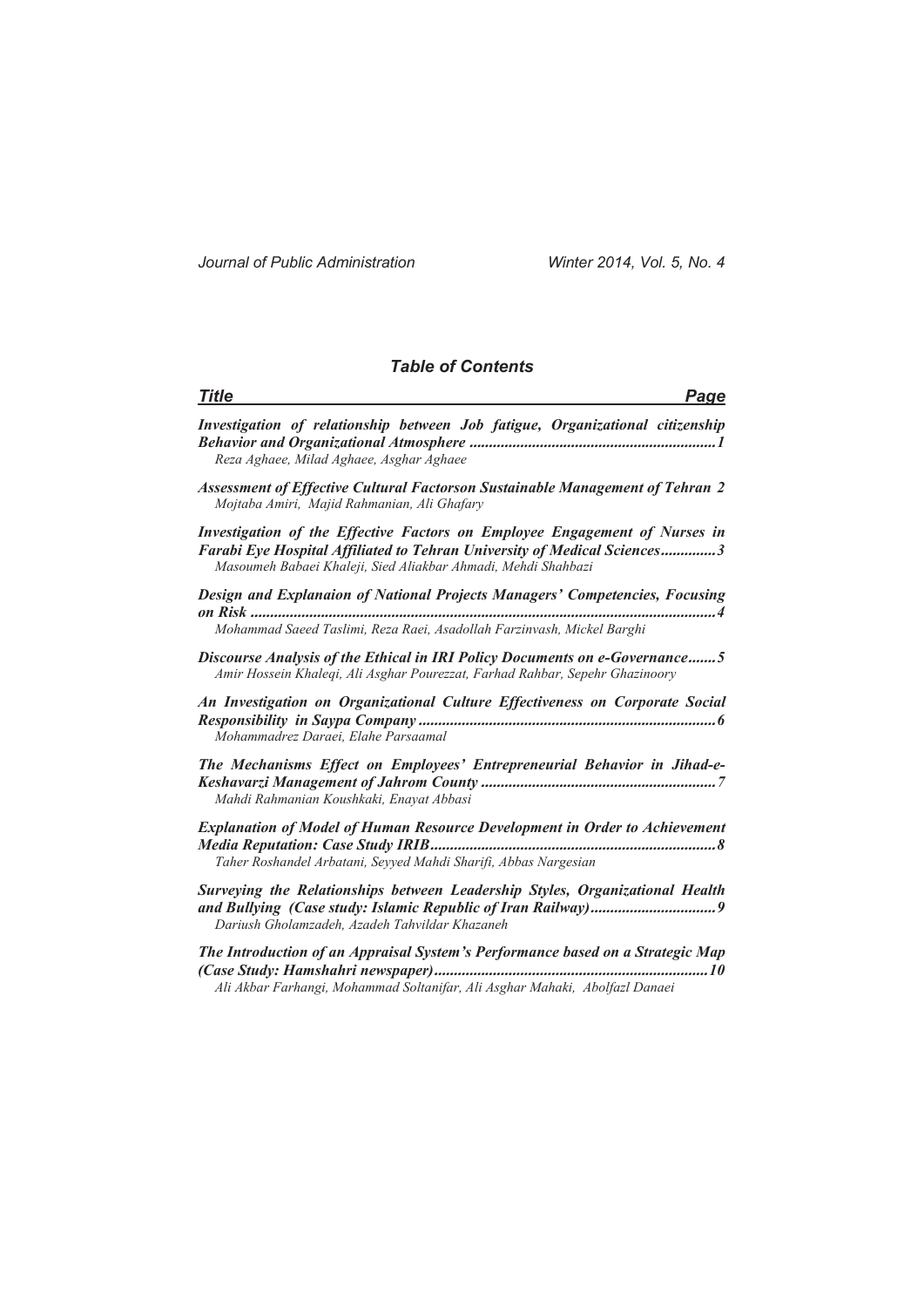### *Investigation of relationship between Job fatigue, Organizational citizenship Behavior and Organizational Atmosphere*

*Reza Aghaee 1 , Milad Aghaee 2 , Asghar Aghaee <sup>3</sup>*

**Abstract:** This study aims to consider the relationships between job fatigue, organizational citizenship behavior and organizational atmosphere. The evaluation of each variable is a kind of decision making problem which has systematic transaction between variables. So, Decision making trial and evaluation laboratory (DEMATEL) is suitable for defining the cause and effect relationships between variables. We can use this method as a way for managing interdependencies in a set of variable. This study has applied the ideas of 10 experts and specialist of human resource management in Iran-Khodro Diesel. The results showed that job fatigue effects on organizational citizenship and organizational atmosphere, organizational atmosphere effects on job fatigue and organizational citizenship behavior, organizational culture effects on job fatigue, organizational citizenship behavior and organizational atmosphere. On the other hand, organizational citizenship behavior is the most impressible and organizational culture is the most effective variables.

*Keywords:* **Job Fatigue, Organizational Atmosphere, Organizational Citizenship Behavior***.* 

*1. MSC Student of Executive Master of Business Administration, Industrial Management Institute Tehran, Iran* 

*2. MSC of Industrial Management, Teacher of Police University, Tehran, Iran* 

*3. Assistant Prof. of Police University, System Management, Tehran, Iran* 

*Submitted: 28 / September / 2013 Accepted: 09 / February / 2014 Corresponding Author: Reza Aghaee Email: milad.aghaee@ymail.com*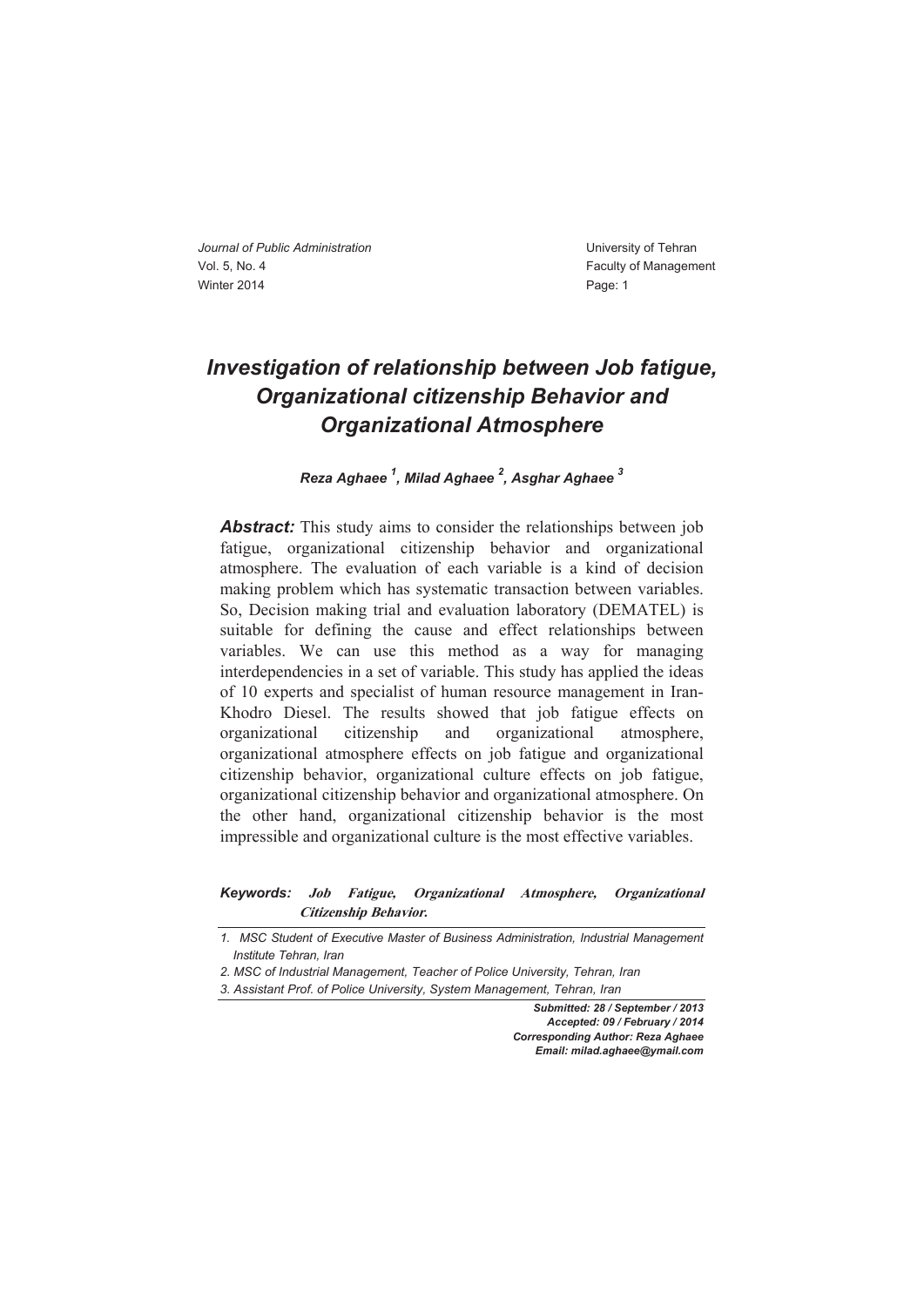### *Assessment of Effective Cultural Factorson Sustainable Management of Tehran*

*Mojtaba Amiri <sup>1</sup>* **,** *Majid Rahmanian 2 , Ali Ghafary 3* 

*Abstract:* In this research the effective cultural elements on sustainable development in city of Tehran has been studied. So, at first, the key issues of research has been defined and studied from different dimensions. In the next step for studying cultural development in countries and the available models of sustainable development including culture, benchmarking has been done. Roles and goals of urban management in Tehran and its cultural missions has been considered at the next step and then according to the studies, research model and indicatorsto evaluate effective cultural elements has been developed and finally according those indicators, main and relevant hypothesis of research has been developed and a questionnaire has been made which its validity and reliability has been verified. The random sampling has been done from the reference group of people of Tehran. For examining the hypothesis T test has been used and for ranking the cultural parameters Friedman Test has been used, based on them the main hypothesis and 7 relevant have been verified and the effective elements have been ranked. As the main results the total cultural elements are effective on sustainable development of Tehran and identity, social cohesion and economic output of culture are related effectively to the social and economic development of Tehran, meanwhile engagement in cultural affairs is not related to the social and economic development of Tehran.

**Keywords: Culture, Sustainabl Ecities, Sustainable Development, Urban Management** 

*Submitted: 05 / March / 2013 Accepted: 03 / September / 2013 Corresponding Author: Majid Rahmanian Email: ma\_rahmanian@yahoo.com*

*<sup>1</sup>*. *Associate Prof., University of Tehran, Management College, Tehran, Iran* 

*<sup>2.</sup> Ph.D. in Urban Management, Kyoto University, Japan* 

*<sup>3.</sup> MSc. Student in MBA, University of Tehran*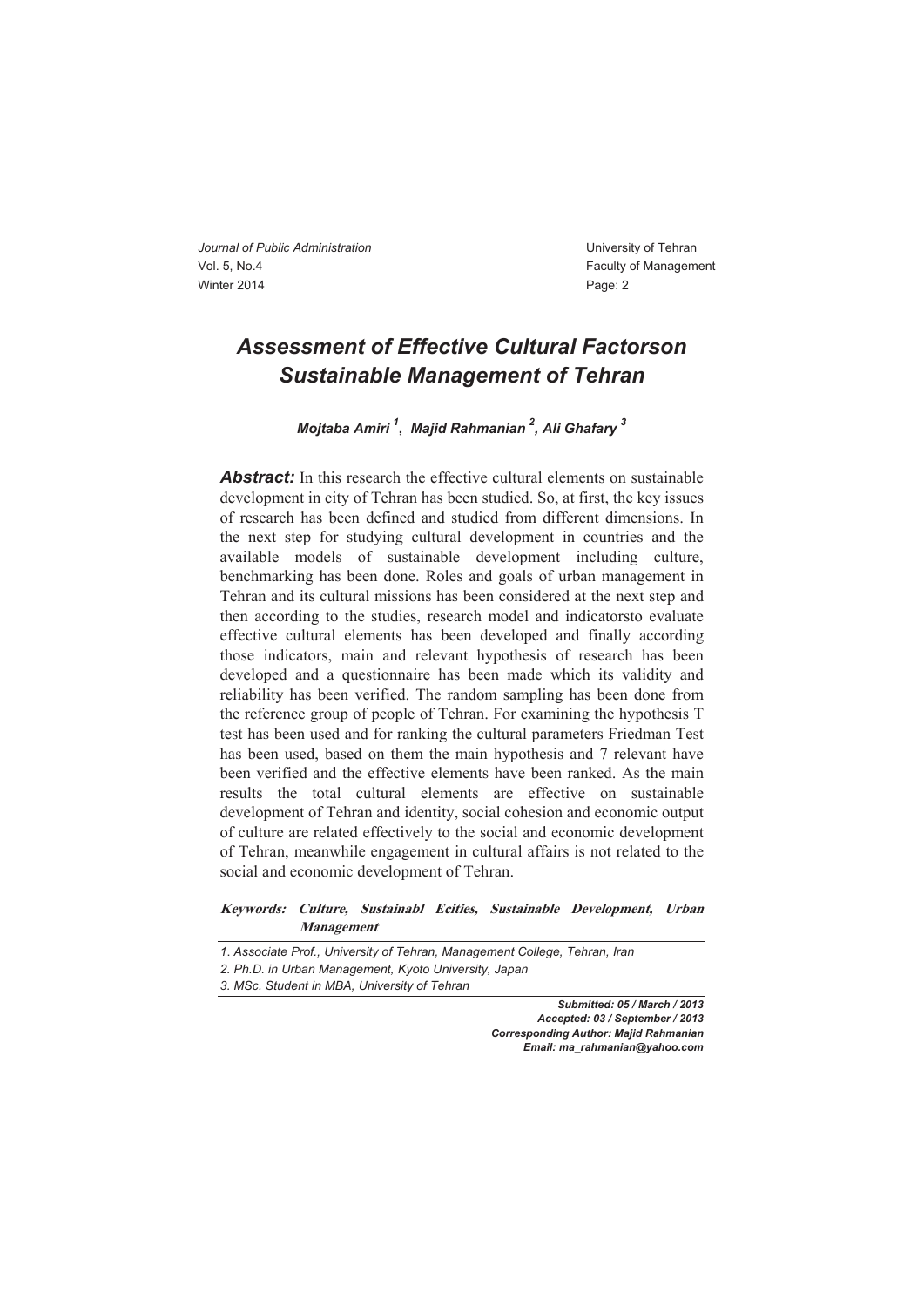### *Investigation of the Effective Factors on Employee Engagement of Nurses in Farabi Eye Hospital Affiliated to Tehran University of Medical Sciences*

### *Masoumeh Babaei Khaleji 1* **,** *Sied Aliakbar Ahmadi <sup>2</sup>* **,** *Mehdi Shahbazi 3*

**Abstract:** Work engagement is defined as a positive, fulfilling, workrelated state of mind that is characterized by vigor, dedication, and absorption. Vigor is characterized by high levels of energy and mental resilience while working, the willingness to invest effort in one's work, and persistence even in the face of difficulties; dedication by being strongly involved in one's work, and experiencing a sense of significance, enthusiasm, inspiration, pride, and challenge; and absorption by being fully concentrated and happily engrossed in one's work, whereby time passes quickly and one has difficulties with detaching oneself from work In this regard, the present study aims to explain the Effective factors on job engagement of nurses of the Farabi Eye Hospital. In this descriptive correlation, 103 nurses employed at Farabi Eye Hospital, were randomly selected. UWES questionnaire Shavfly and Becker (2003) by aboriginal of Esakhany and colleagues (1391) has been used to measure the work engagement. Also, SPSS 16 software was used for data analysis. In this study, the sample age range 22 years to 56 years and 7 months to 30 years are having career. The study shows that all three indicators are positively influencing the work engagement. In terms of ranking, personal resources have influenced more job resources and organizational resources. Hospitals, like all other organizations, if foster job and their share of the profits, they will be more successful.

*Keywords:* **Eye Hospital, Tehran, Work Engagement of Nurses.** 

*Submitted: 11 / February / 2013 Accepted: 04 / September / 2013 Corresponding Author: Masoumeh Babaei Khaleji Email: mbj20@yahoo.com*

*<sup>1.</sup> M.Sc.Student of Public Administration, Payam Nour University of Tehran, Iran* 

*<sup>2.</sup> Prof. of Public Administration, Payam Nour University of Tehran, Iran* 

*<sup>3.</sup> Ph.D. Student in Human Resource Management University of Tehran Science and* 

*Research, Iran*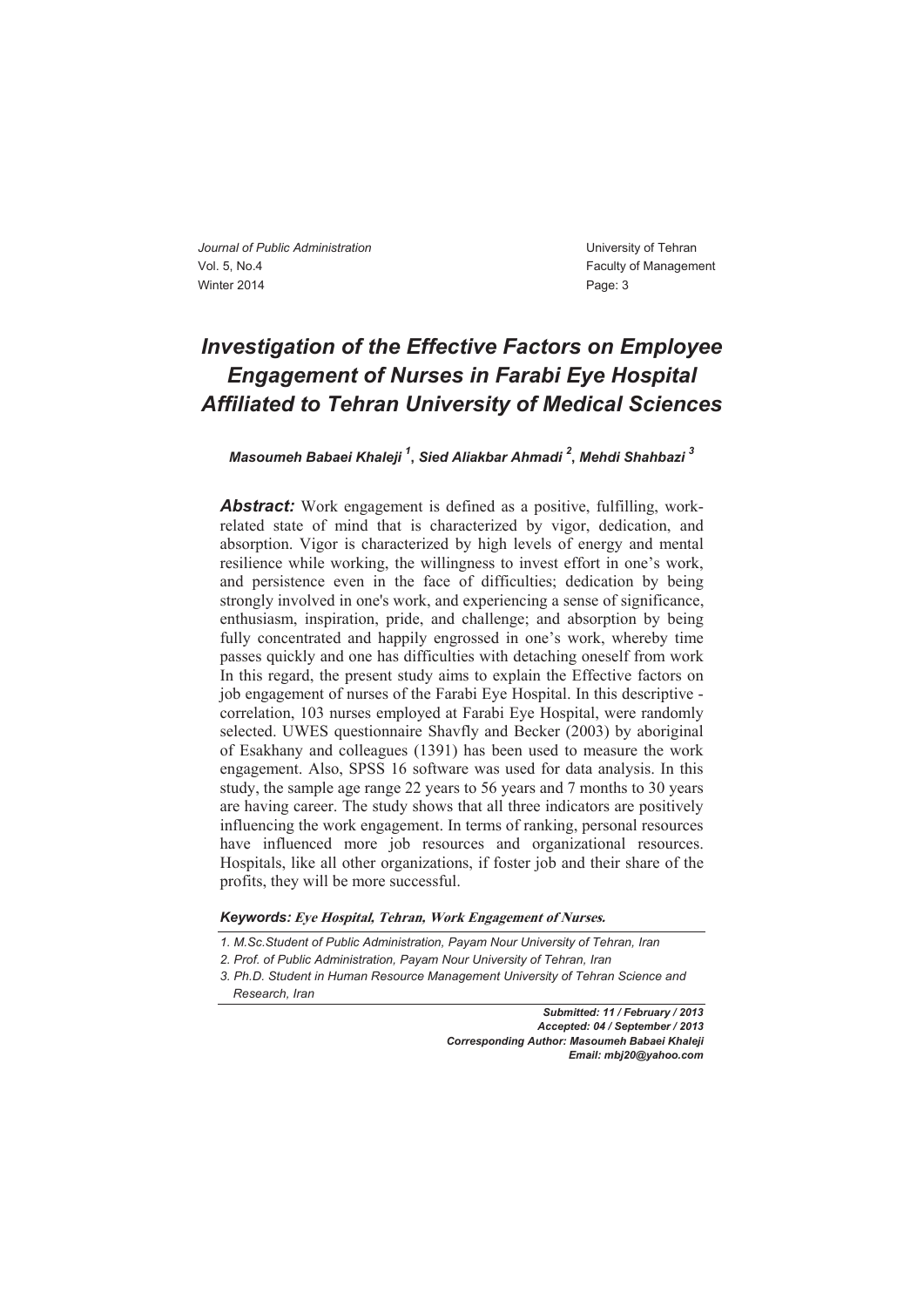### *Design and Explanaion of National Projects Managers' Competencies, Focusing on Risk*

 $M$ ohammad Saeed Taslimi  $^1$ , Reza Raei $^2$ , Asadollah Farzinvash $^3$ , Mickel Barghi $^4$ 

**Abstract:** Every year, for realizing the goals of five-year state civil development plan, a great part of state credits and financial resources are spent for investment in national projects, whilst most of national projects are performed with considerable delay. Essential objectives of applying this research is design and explanaion of national projects managers' competencies model, focusing on risk that inlcudes identification, converging, survey of influencing and impressibility and prioritization of national projects managers' competencies and selecting the best competent national project manager, as well as identification, converging, survey of influencing and impressibility, prioritization, allocation and response to national projects risk. Upon applying this research, eighteen conceptual models and eleven detailed models of top managers' (deputy minister), middle managers' (state regional director general), and operational managers' (head of provincial district) competencies in national projects, focusing on risk related to project principles (employer, contractor and consultant engineers) are designed, developed and simulated appropriately aiding five computer-mathematical models with crisp and fuzzy approaches and provided to the utilizers or developers of model. In this paper, we only refer to the results of technical-executive experts' opinions converging model in relation to national projects managers' competencies, risks rating and presentation of suggestions based on results.

#### *Keywords:* **Fuzzy Delphi, Fuzzy Group DEMATEL, Fuzzy Group AHP, Fuzzy Group TOPSIS, Project Manager Competence, Project Risk Management.**

*Submitted: 03/ August / 2013 Accepted: 19 / November / 2013 Corresponding Author: Mickel Barghi Email: mbarghi@ut.ac.ir* 

*<sup>1.</sup> Prof., Faculty of Management, University of Tehran, Iran* 

*<sup>2.</sup> Prof., Faculty of Management, University of Tehran, Iran* 

*<sup>3.</sup> Prof., Faculty of Economic, University of Tehran, Iran* 

*<sup>4.</sup> Ph.D. of Management, Faculty of Management, University of Tehran, Iran*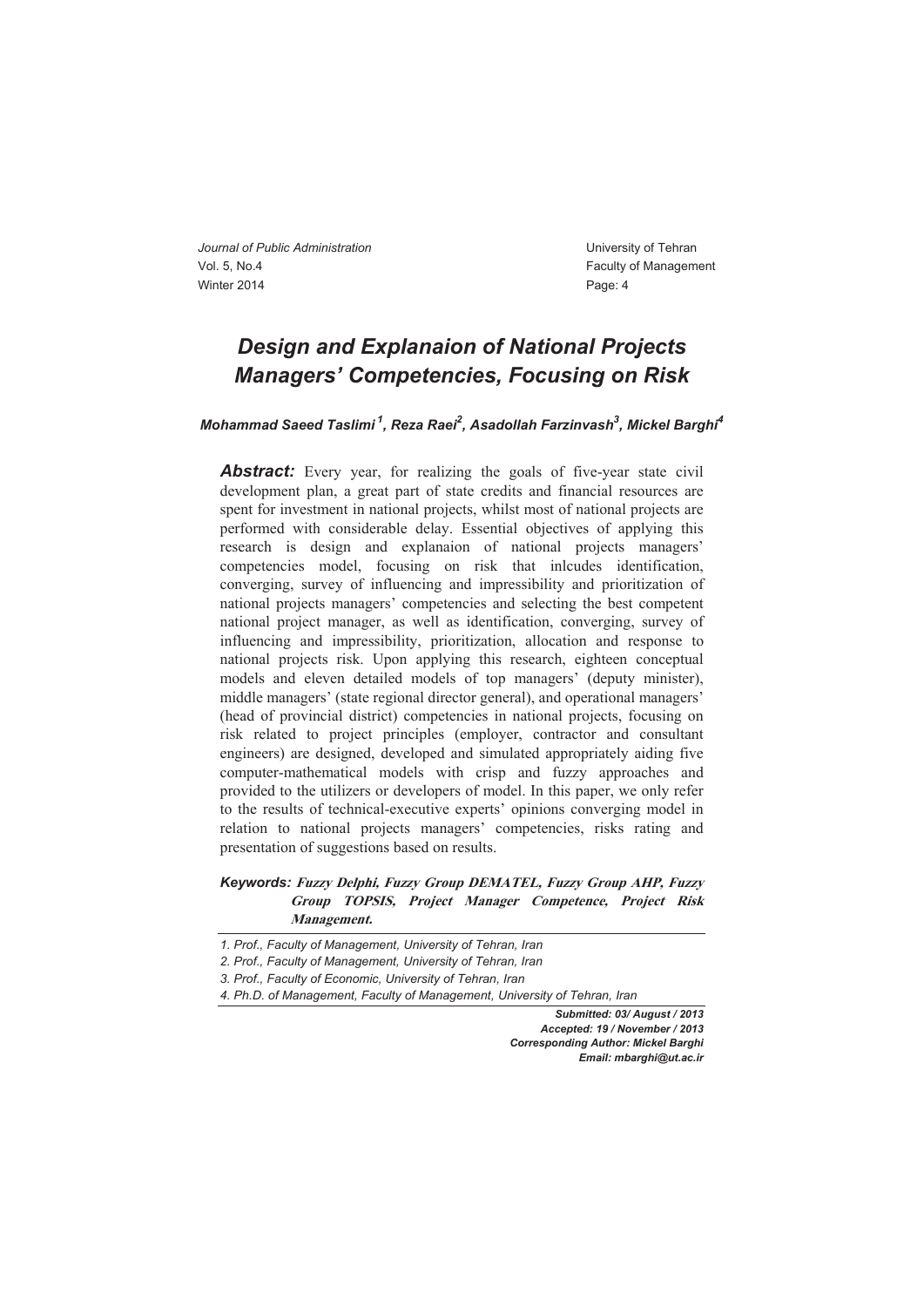### *Discourse Analysis of the Ethical in IRI Policy Documents on e-Governance*

*Amir Hossein Khaleqi 1 , Ali Asghar Pourezzat <sup>2</sup> , Farhad Rahbar <sup>3</sup> , Sepehr Ghazinoory 4* 

**Abstract:** Ethics has been a subject of interest since the birth of philosophy. However, significance of ethics in modern time is more salient; time of ubiquity of technology in every aspect of human life. Ethics similar to any human phenomenon has to do with language and in understanding it thoroughly, such features have to be examined. This research seeks to critically study the ethics in e-government using Discourse Analysis methodology. In other words, the main focus of the article would be social construction of official ethics in egovernment policy documents. Following descriptive-analyticalcritical approach to the subject, Critical Discourse analysis (CDA) is adopted. Analyzing policy documents, it is revealed that ethics in egovernment is mainly technical in accordance with Neo-liberalism which incorporates politics and administration.

*Keywords:* **Critical Discourse Analysis, e-Government, Ethics, Public Policy.** 

*Submitted: 11 / June / 2013 Accepted: 03 / November / 2013 Corresponding Author: Amir Hossein Khaleghi Email: amirkhaleghi@ut.ac.ir*

*<sup>1.</sup> Ph.D. in Public Policy, University of Tehran, Iran* 

*<sup>2.</sup> Prof. in Public Administration, University of Tehran, Iran* 

*<sup>3.</sup> Prof. in Economics, University of Tehran, Iran* 

*<sup>4.</sup> Associate Prof. In Industrial Engineering, Tarbiat Modares University, Tehran, Iran*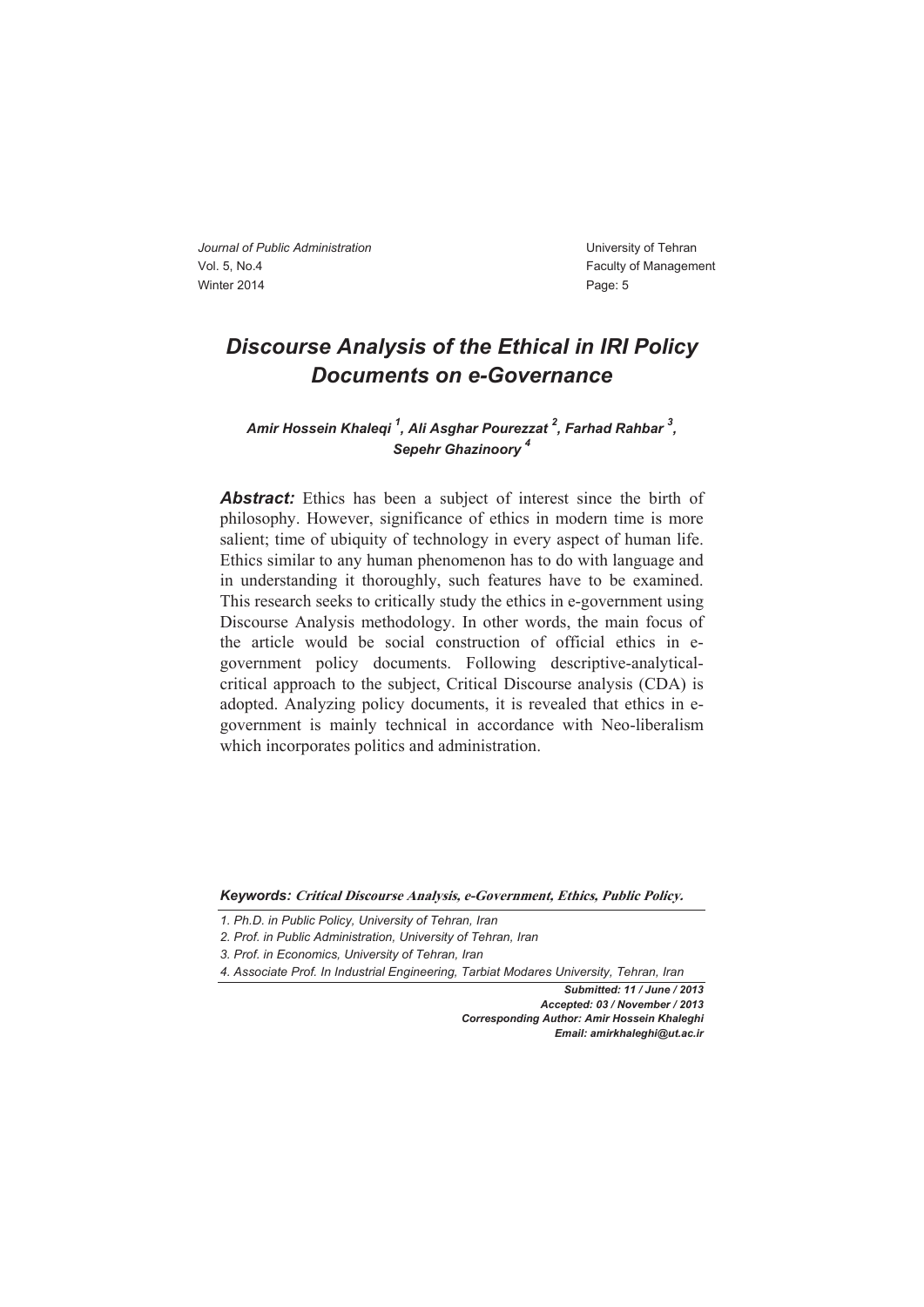# *An Investigation on Organizational Culture Effectiveness on Corporate Social Responsibility in Saypa Company*

#### *Mohammadrez Daraei <sup>1</sup> , Elahe Parsaamal <sup>2</sup>*

*Abstract:* Corporates are the important and fundamental components of modern societies. Due to improving and developing their performance in society, the significance of corporate social responsibility is increasing from day to day. The aim of this study is to investigate the amount of influence of organizational culture factors (based on Denison model) on elements of CSR in Saypa company. 127 questionnaires were gathered which its validity was confirmed by the experts and elite universities and its reliability was approved via Cronbach's alpha of 0.971. When analyzing results of questionnaires, at first the circumstance of organizational culture in Saypa company was evaluated then research hypothesizes were validated by path analysis. Results indicate that Saypa's organizational culture is more than the medium rate and the amount of organizational culture's effect on CSR is considerable. It's strictly recommended that for preparing healthy competitive environment without infractions of the rules and ethics, for earning more money, managers improve OC factors in their companies.

#### *Keywords:* **Corporate Social Responsibility, Denison Model, Organizational Culture, Saypa Company.**

*1. Assistant Prof., State Management, Payame Nour University, Tehran, Iran 2. MSc., MBA, Payame Nour University, Tehran, Iran* 

> *Submitted: 03 / September / 2013 Accepted: 09 / December / 2013 Corresponding Author: Elahe Parsaamal Email: elahe.parsa68@gmail.com*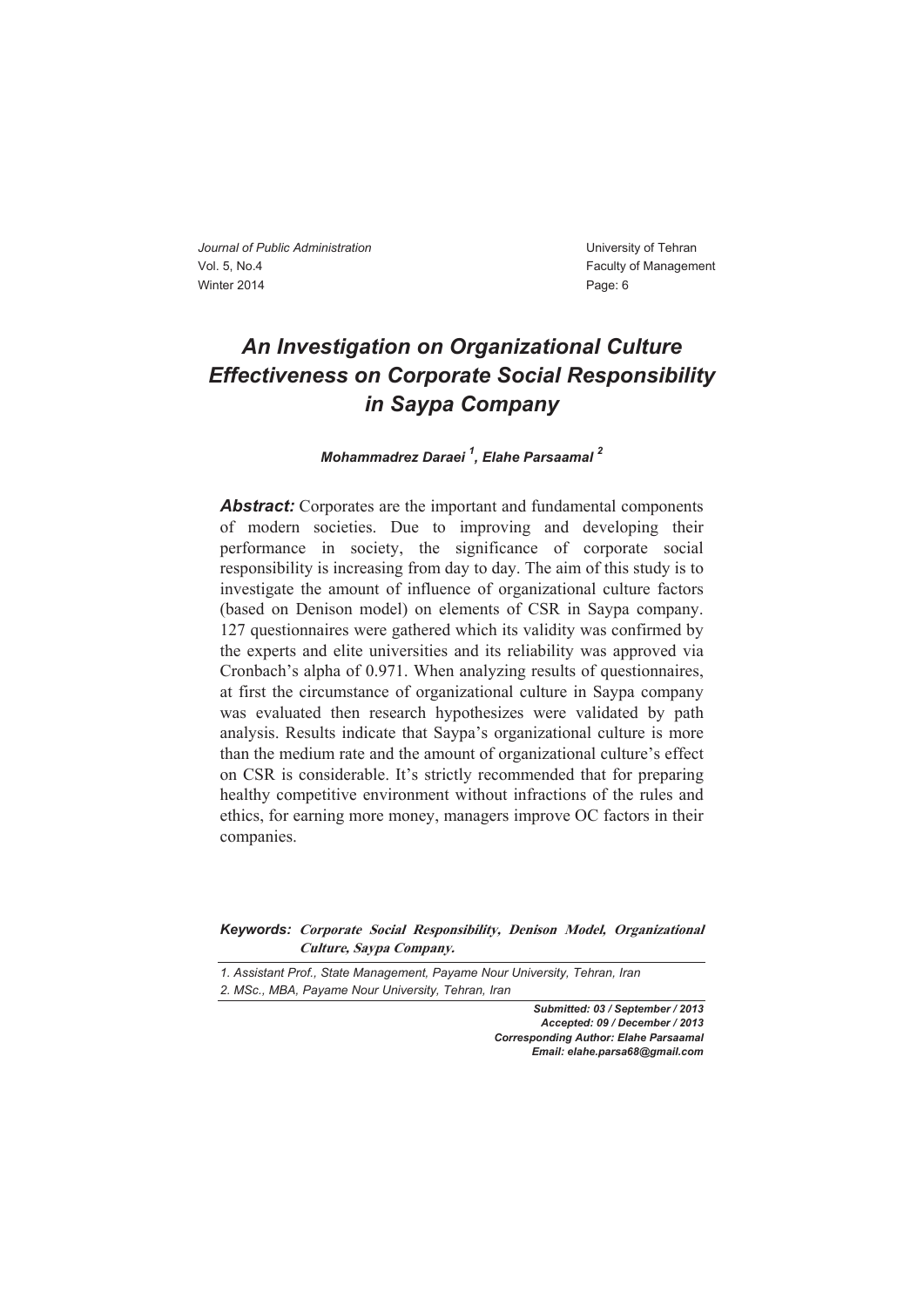# *The Mechanisms Effect on Employees' Entrepreneurial Behavior in Jihad-e- Keshavarzi Management of Jahrom County*

#### *Mahdi Rahmanian Koushkaki 1 , Enayat Abbasi 2*

**Abstract:** The purpose of this study was to investigate the mechanisms effect on entrepreneurial behavior of employees in Jihade Keshavarzi management of Jahrom County, Shiraz, Iran. The research method was descriptive- correlation and survey method was used. The statistical population consisted of all expert staff in the Jihad-e- Keshavarzi management of Jahrom County (N=102) which were studied using census method. Finally, 92 questionnaires were collected and analyzed. Data were collected using questionnaire, which was validated by a panel of experts in the department of Agricultural Extension and Education of Tarbiat Modares University and Jihad-e- Keshvarzi management of Jahrom County. The reliability of the questionnaire was calculated for different parts of the questionnaire in pilot test stage ranging from 0.71 to 0.89. The research results indicated that there are positive and significant relationships between Perceived Organizational Support (POS), Networking Behavior (NB) and Emotional Intelligence (EI) with the employee's entrepreneurial behavior. In addition, based on regression analysis, three variable including POS, NB and EI, explained 47.9 percent ( $R^2$ =0.479) of the variance of entrepreneurial behavior.

*Submitted: 06 / February / 2013 Accepted: 25 / May / 2013 Corresponding Author: Mahdi rahmanian Koushkaki Email: rahmanian.mahdi@gmail.com*

*Keywords:* **Emotional Intelligence, Entrepreneurial Behavior, Jahrom County, Networking Behavior, Perceived Organizational Support.** 

*<sup>1.</sup> Ph.D. Student of Geography and Rural Planning, Science and Research Branch of Islamic Azad University, Tehran, Iran* 

*<sup>2.</sup> Assistant Prof. of Agricultural Education, Tarbiat Modares University, Tehran, Iran*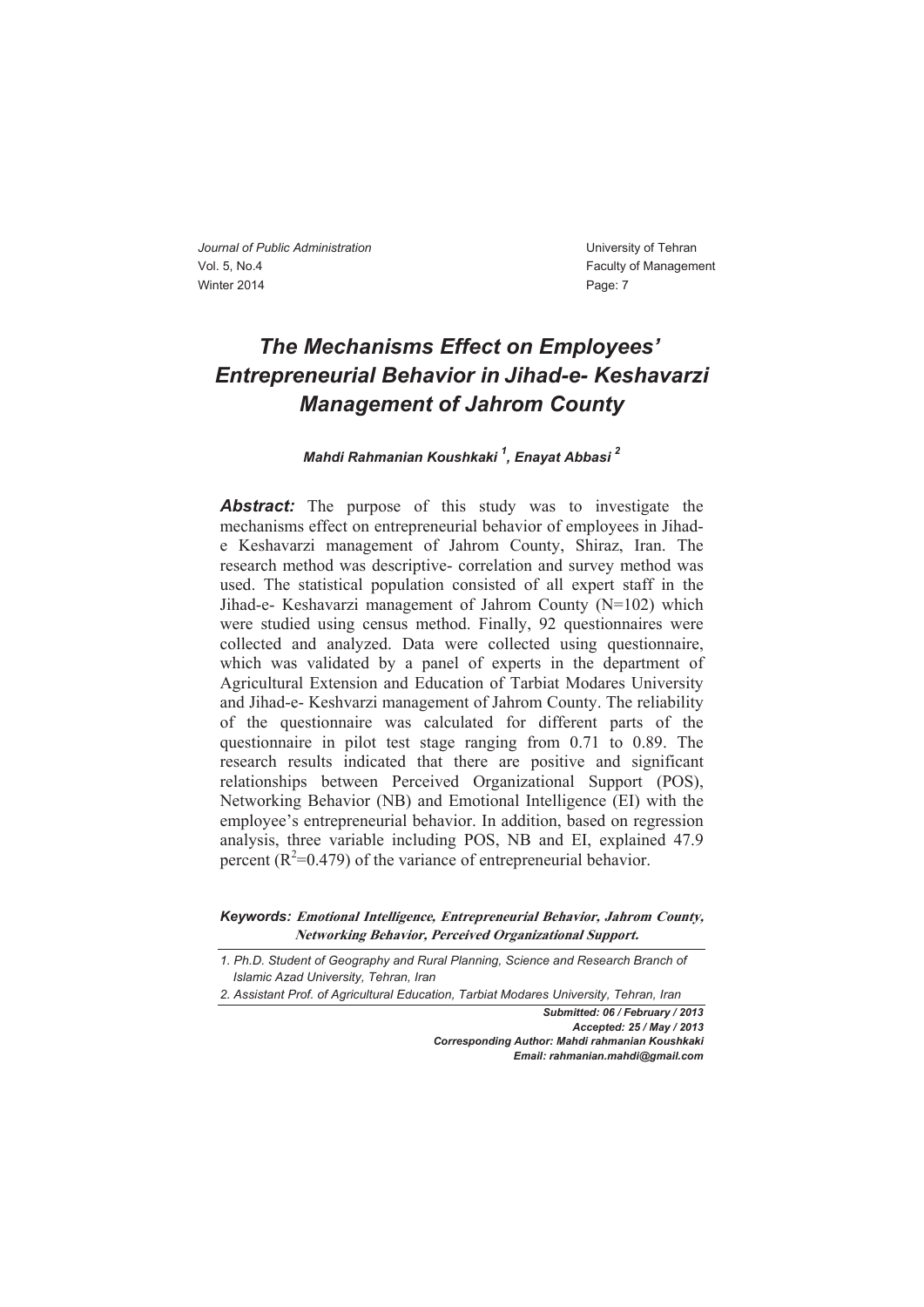# *Explanation of Model of Human Resource Development in Order to Achievement Media Reputation: Case Study IRIB*

### *Taher Roshandel Arbatani 1 , Seyyed Mahdi Sharifi 2 , Abbas Nargesian <sup>3</sup>*

*Abstract:* The current age is called the Information Age. This has caused various media outlets to make efforts in this competitive environment (i.e. media competition) to have a larger share of the world audience. This is only possible when the media can play out an active and distinguished role in the society. In this competitive space, what makes a particular media form in the world distinguished is their reputation. The human resources of a media outlet are among the most important and advantageous aspects of competition. The present paper aims to study the role of development of human resources as the most important factor affecting the public acceptability of the Islamic Republic of Iran (IRIB)'s Central News Unit. The outcome of actions, capabilities, abilities, skills and knowledge of news media staff are disseminated in the information market, causing the media to achieve fame. The paper attempts to examine the role of media's reputation as the most important factor affecting the development of human resources in this field. Therefore, this paper seeks to provide a model of human resources development in the national news media, which can consequently bring in reputation for the media. Our results indicated that a significant relationship does exist between these variables which in itself indicates the validity of the proposed model.

*Keywords:* **Factors Affecting Human Resources Development, Human Resources Development, News Quality, Media Reputation.** 

- *1. Associate Prof., Facculty of Management, Tehran Univercity, Iran*
- *2. Assistant Prof., Facculty of Management, Tehran University, Iran*

*3. Assistant Prof., Facculty of Management, Tehran University, Iran*

*Submitted: 07 / September / 2013 Accepted: 24 / November / 2013 Corresponding Author: Seyyed Mahdi Sharifi Email: sharifee@ut.ac.ir*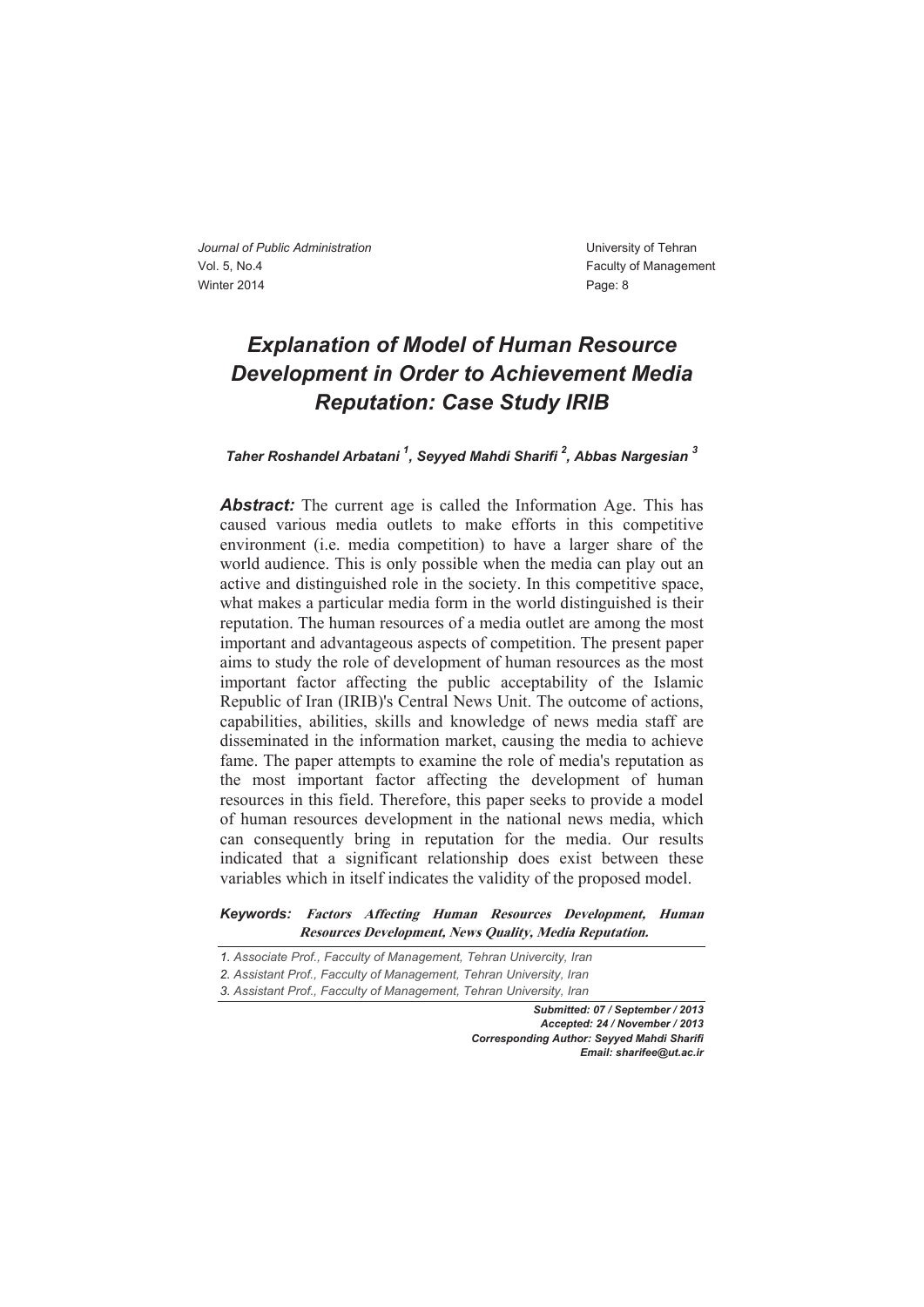# *Surveying the Relationships between Leadership Styles, Organizational Health and Bullying (Case study: Islamic Republic of Iran Railway)*

*Dariush Gholamzadeh 1 , Azadeh Tahvildar Khazaneh 2* 

**Abstract:** The pupose of this study is to survey the relationships between leadership styles, organizational health and bullying in Islamic Republic of Iran Railway Company. This study is conducted on 235 non-managerial employees who were working in three departments of Iran Railway Company in May 2012. For this purpose used stratified random sampling method and data being gathered via questionnaire. The design of this study in relation to its target categorized as applied research, according to its nature is a descriptive survey research and from the perspective of the relationships between variables is a correlation research and for this purpose used structural equation modeling (SEM). The results showed significant relationship between leadership styles, organizational health and workplace bullying. The main recommendation of this study is to suggest the effective leadership behaviours to induce appropriate leadership style to have a healthy organization and thus prevent workplace bullying.

*Keywords:* **Bullying, Laissez-Fair Leadership, Organizational Health, Transactional Leadership, Transformational Leadership.** 

*1. Associate Prof., Faculty of Management, Central Tehran Branch Azad University, Tehran, Iran* 

*Submitted: 05 / October / 2013 Accepted: 09 / December / 2013 Corresponding Author: Azadeh Tahvildar Khazaneh Email: azadeh.khazaneh@yahoo.com*

*<sup>2.</sup> MSc in Executive Master of Business Administration, Central Tehran Branch Azad University, Tehran, Iran*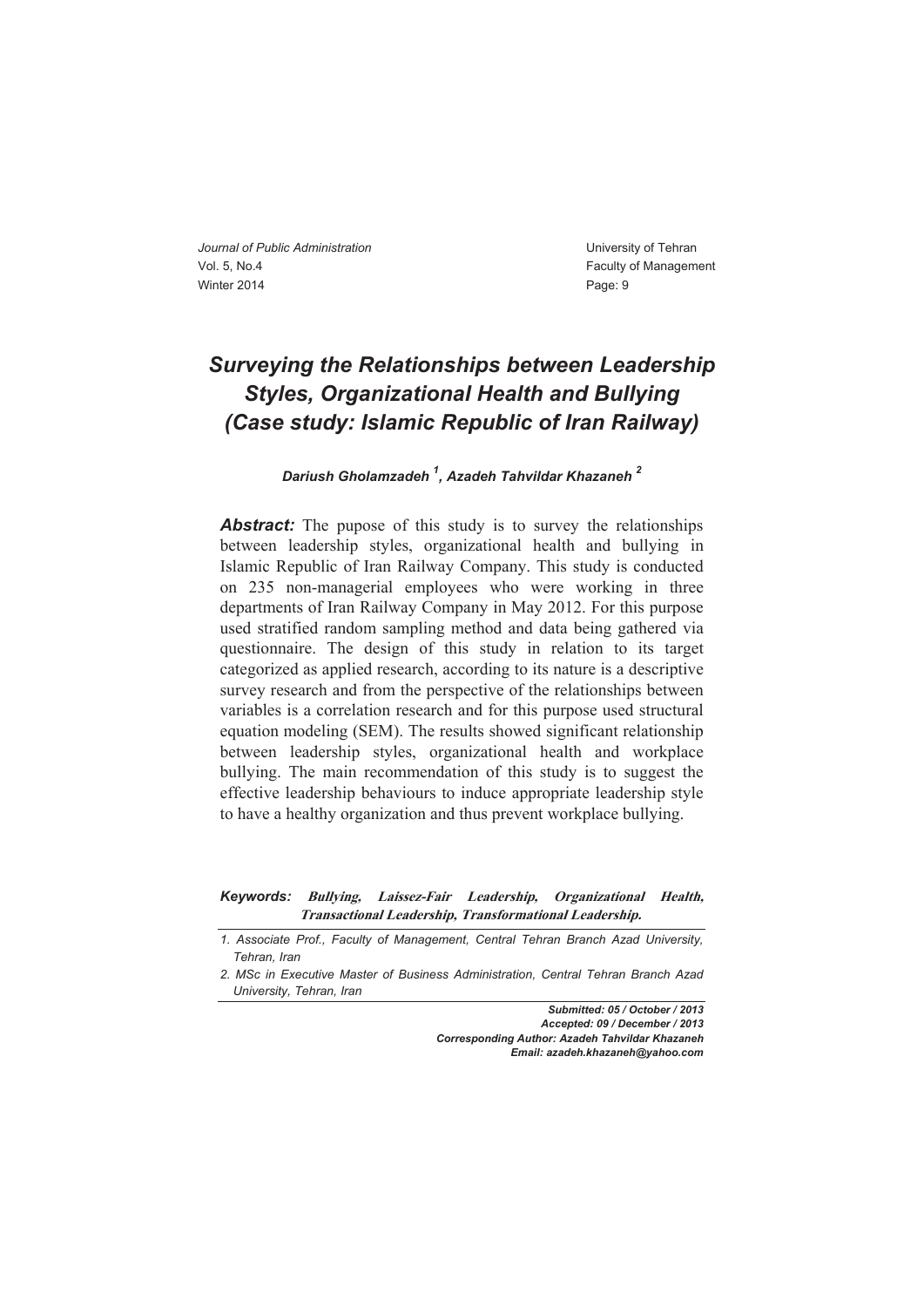### *The Introduction of an Appraisal System's Performance based on a Strategic Map (Case Study: Hamshahri newspaper)*

### *Ali Akbar Farhangi,1 Mohammad Soltanifar 2 , Ali Asghar Mahaki 3 , Abolfazl Danaei <sup>4</sup>*

*Abstract:* Organizations' success depends on planning. Today, this task is carried out through a multi-stage process such as defining outlook, devising strategies, implementation, performance evaluation, and data analysis and planning for improvement. On one hand, defining and devising goals, and on the other hand, implementation and performance evaluation have become the main challenges of top managements. For the broadness of such organizations as *Hamshahri newspaper*, decreases the flexibility of managers and makes the consequences of management's mistakes, heavy and irremediable. Based on this, by using balanced models such as Balanced Scorecard (BSC), organizations pursue strategies' implementation in different aspects and manage their strategic performance. In doing so, precise determination of strategies and general goals in further promoting them throughout an organization is necessary, which could be realized in BSC by developing a strategy map. Therefore, in this study, using the strategy map as a basis for performance evaluation, a non-linear and fuzzy algorithm is defined which was able to design a fully balanced system for performance evaluation in line with *Hamshahri newspaper*'s goals. The results showed that the designed system outputs are more tangible for the organization's personnel and the results are accepted by the *Hamshari newspaper*'s managers.

#### *Keywords:* **Balanced Scorecard, Fuzzy AHP, Fuzzy DEMATEL, Strategy Map.**

- *1. Prof. Science and Research Branch, Islamic Azad University, Tehran, Iran*
- *2. Assistant Prof., Science and Research Branch, Islamic Azad University, Tehran, Iran*
- *3. Assistant Prof of Iranian Research Institute for Information Science and Technology*
- *(Irandoc), Tehran, Iran.*
- *4. Ph.D. Student of Media Management Department, Science and Research Branch, Islamic Azad University, Tehran, Iran*

*Submitted: 10 / July / 2013 Accepted: 26 / November / 2013 Corresponding Author: Abolfazl Danaei Email: danaei11@yahoo.com*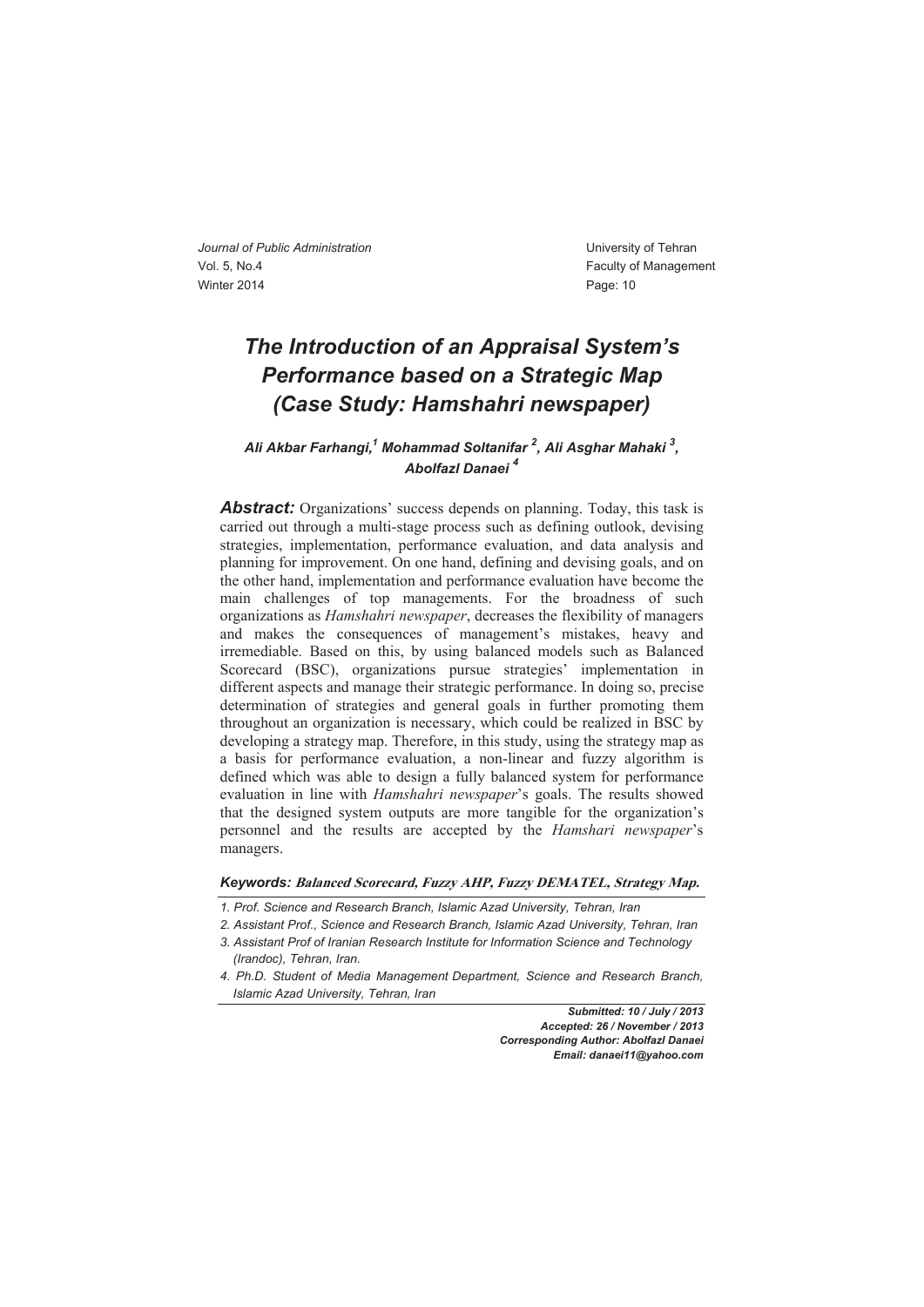

.<br>نشر په مدیریت دولتی داسکمدہ مدیریت دائشگاہ *ت*ران

شمارة استاندارد بينالمللي 422801868177 دورة 5 ـ شمارة 4 ـ زمستان 1392 **صاحب امتياز:** دانشكدة مديريت دانشگاه تهران **مدير مسئول:** طهمورث حسنقليپور **سردبير:** غلامرضا طالقاني **مدير داخلي:** حسين آدوسي

#### **هيئت تحريريه**

| محمد سعيد تسليمي | استاد (مدیریت دولتی گرایش توسعهٔ سازمانی)   | دانشگاه تهران          |
|------------------|---------------------------------------------|------------------------|
| على رضائيان      | استاد (مديريت رفتارى، بهبود مديريت)         | دانشگاه شهیدبهشتی      |
| شمس لسادات زاهدى | استاد بازنشسته (مديريت دولتى)               | دانشگاه علامه طباطبايي |
| كرامت ا زياري    | استاد (جغرافیا و برنامهریزی شهری)           | دانشگاه تهران          |
| على كبر فرهنگي   | استاد بازنشسته (مديريت رسانه)               | دانشگاه تهران          |
| ابوالحسن فقيهى   | استاد بازنشسته (مديريت دولتى)               | دانشگاه علامه طباطبايي |
| علىاصغر مشبكي    | استاد (مديريت بازرگاني)                     | دانشگاه تربیت مدرس     |
| سید محمد مقیمی   | استاد (مديريت علوم رفتاري)                  | دانشگاه تهران          |
| غلامرضا طالقاني  | دانشیار (مدیریت توسعهٔ جهانگردی، بین لمللی) | دانشگاه تهران          |
|                  |                                             |                        |

**كارشناس اجرايي:** مهدي فلاح **ويراستار:** مريم نائيني **صفحهآرا:** مريم نائيني **ناشر:** دانشگاه تهران **چاپ:** ادارة كل خدمات پژوهشي و انتشارات دانشگاه تهران اين نشريه مطابق نامة شماره 3/6697 مورخ 87/8/25 كميسيون بررسي نشريات علمي كشـور درجـة علمـي ـ پژوهشي دارد. اين نشريه در سايتهاي پايگاه استنادي علوم جهـان اسـلام (ISC) بـه نشـاني (www.isc.gov.ir) و پايگـاه اطلاعات علمي جهاد دانشگاهي (SID) به نشاني (www.sid.ir) و پايگاه الكترونيكي نشريات دانشگاه تهـران: http://journals.ut.ac.ir نمايه مي شود. ـــــــــــــــــــــــــــــــــــــــــــــ

**آدرس نشريه:** تهران- بزرگراه شهيد چمران، خيابان جلال آل احمد، ضلع جنوبي پل گيشا، دانشكدة مديريت دانشگاه تهران، ساختمان الغدير، طبقه آخر، دفتر مجلات **صندوق پستي**6311**:** ـ 14155 **كدپستي:** 1411713114 jipa@ut.ac.ir **:الكترونيكي پست** http://jipa.ut.ac.ir **:سايت وب**